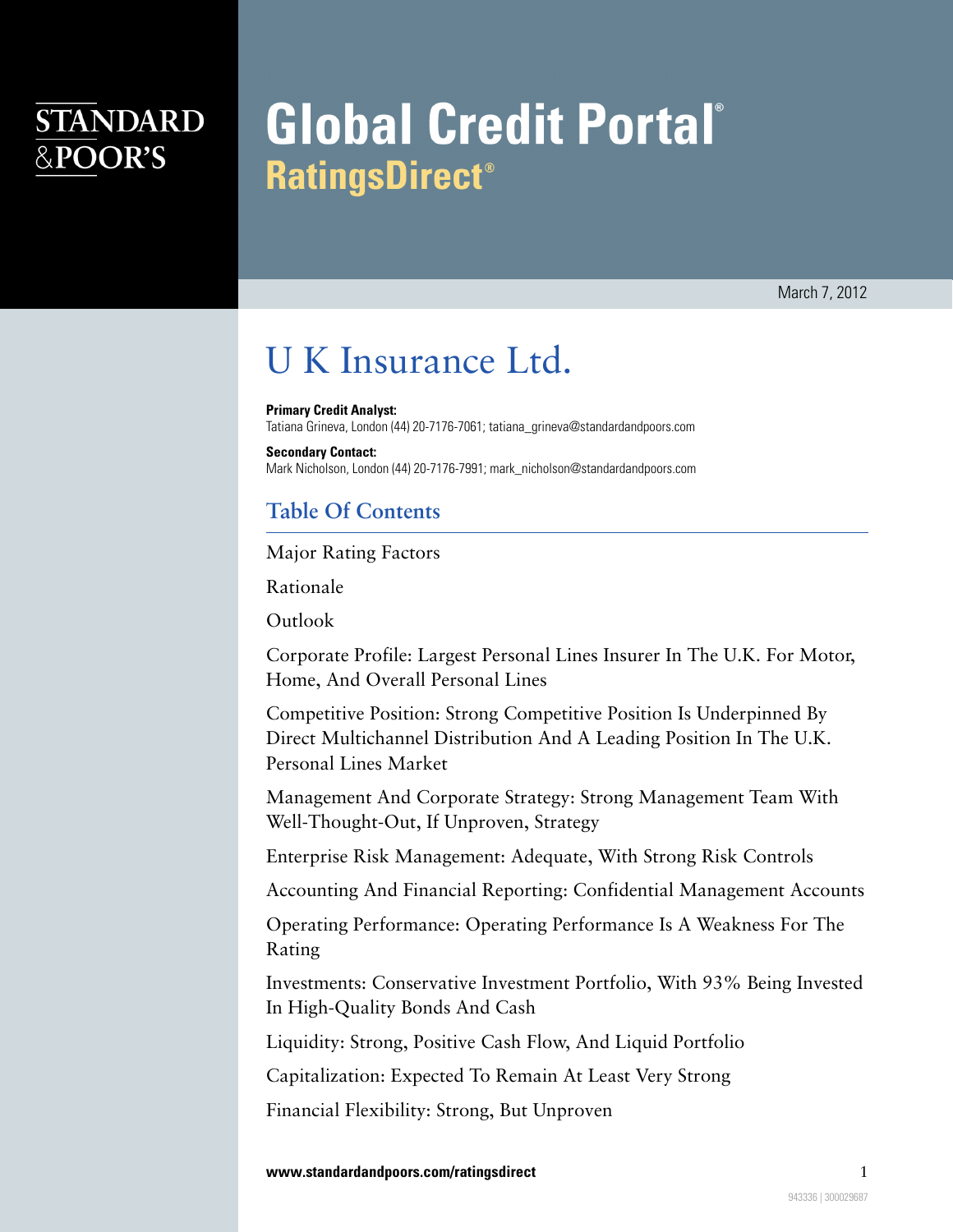## U K Insurance Ltd.

## <span id="page-1-0"></span>**Major Rating Factors**

#### **Strengths:**

- Extremely strong capital adequacy, as measured by our model.
- Strong competitive position.
- Conservative investment strategy.

#### **Weaknesses:**

- Historically volatile operating performance.
- Execution risk of divestment from RBS Group (RBSG) which could weaken financial flexibility and capitalization.

## <span id="page-1-1"></span>**Rationale**

The ratings reflect our view of U K Insurance Ltd.'s (UKI's) extremely strong capital adequacy ratio (measured by our capital model), strong competitive position, and conservative investment strategy. These factors are offset by its historically volatile operating performance, the execution risk inherent in the divestment from RBS Group (RBSG), and operating cash flows that are strong, but have historically been volatile. We view UKI as "not strategically important" to RBSG under our group ratings methodology and therefore equalize its financial strength and issuer credit ratings with its 'a' stand-alone credit profile (SACP) and the 'A' long-term counterparty credit ratings on RBSG's core banks. This implies that the ratings on UKI are capped at the level of RBSG's core banks under our group ratings methodology; therefore while RBSG remains its majority owner, any negative rating action on RBSG may be replicated on UKI.

Overall capitalization is very strong. UKI's capital adequacy at year-end 2010 and its estimated capital adequacy at year-end 2011, based on Standard & Poor's capital model, are extremely strong. The very strong level of capitalization is supported by a strong level of reserving and what appears to be an adequate level of reinsurance coverage. It is, however, offset by the execution risk of the divestment of Direct Line Insurance Group PLC (DLG) from RBSG and the potential negative impact of this on DLG's financial flexibility and capitalization.

DLG's competitive position is strong and supports the rating. The group is one of the market leaders in the personal lines sector in the U.K.; its 2010 market share was about 11%, based on reported Association Of British Insurers data. It also has strong positions in its motor and home segments. DLG's leadership and significant market share in these lines of business reflect the strength of its brands and direct multichannel distribution, complemented by multi-year partnership agreements with similarly well-known brands and financial industry leaders. DLG's reliance on a mature, saturated, and highly competitive U.K. personal lines market with limited growth potential is a relative weakness, compared with its international peers. Premium income also fell in 2006-2008, partly because of greater competition through aggregators (Web sites that collect and distribute information about competing insurance products).

The ratings on DLG also benefit from a conservative investment strategy; nearly 93% of its investment portfolio was

#### **Operating Company Covered By This Report Financial Strength Rating** Local Currency A/Stable/--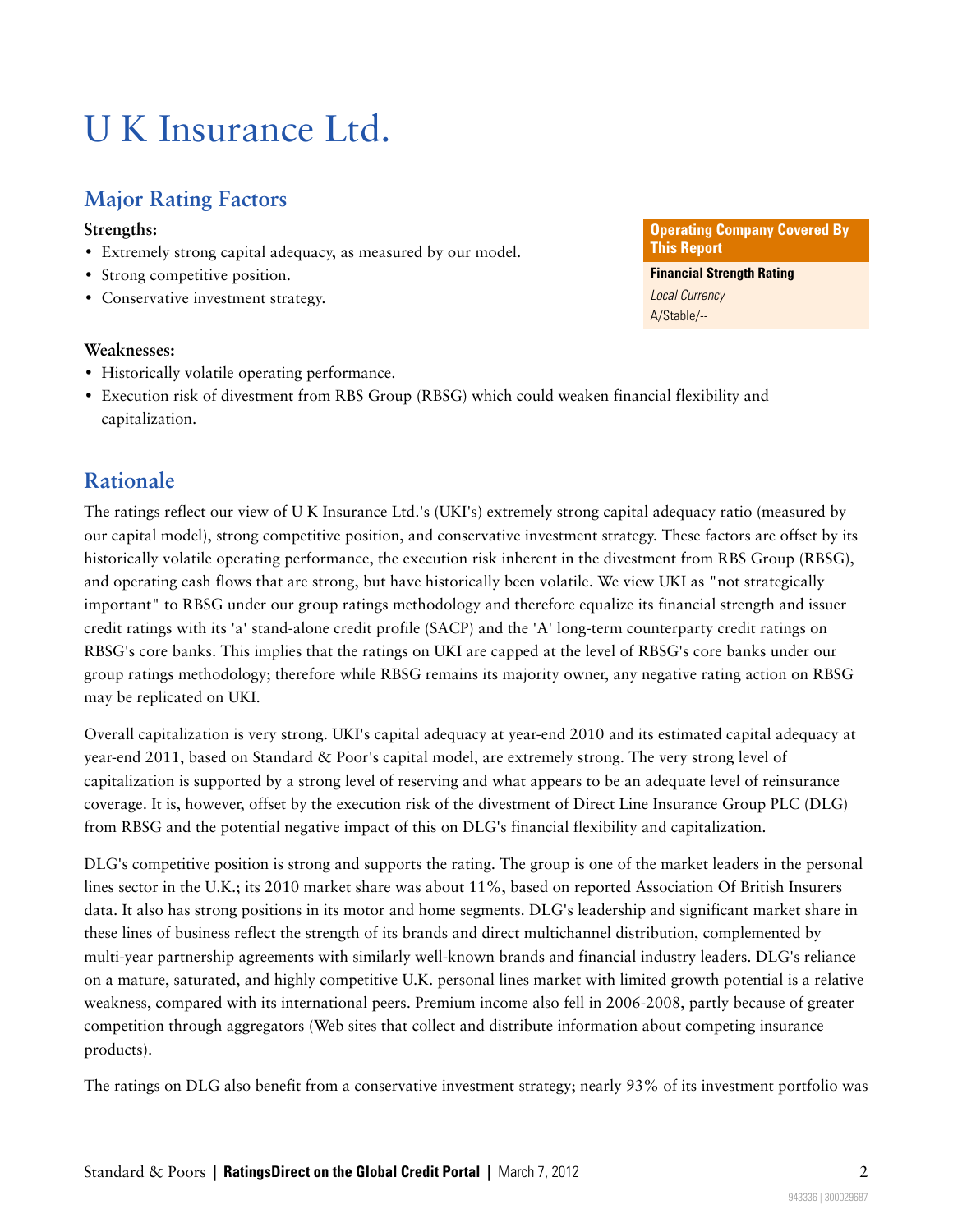invested in high-quality bonds and cash as of Dec. 31, 2011. Of the portfolio, 95% is invested in bonds rated 'A' or higher or held as cash. There is currently no exposure to peripheral European sovereign debt. In addition, there is currently no equity exposure in the investment portfolio, limiting market risk; we view this positively.

Standard & Poor's views DLG's historical operating performance as good and expects it to improve over the medium term. However, the operating performance has also historically been volatile and this is a weakness for the rating. The company was hit by the industrywide increase in bodily injury costs and by soft market conditions; as a result, net combined operating ratios were 112% in 2009 and 121% in 2010. However, we consider that it has conservatively reserved these accident years. In addition, portfolio actions to reduce exposure to worst-performing risks and repricing of the motor account are reflecting in a 2011 net combined operating ratio of 100%. (A combined operating ratio is a company-defined measure of underwriting profitability. Like combined ratios, lower combined operating ratios indicate better profitability and a ratio of greater than 100% signifies an underwriting loss.) Low interest rates have also cut into DLG's investment income. We expect improved underwriting performance to lead to net combined operating ratios of around 95%-98% for the overall portfolio from 2012 onward.

## <span id="page-2-0"></span>**Outlook**

The stable outlook is based on our expectation that UKI will continue to maintain at least a very strong capital adequacy ratio, measured by our capital model, and a strong competitive position that will help it improve its operating performance in line with our expectations above.

We consider that a positive rating action is unlikely in the medium term due to the execution risk inherent in DLG's divestment from RBSG and establishment as a stand-alone entity. All these actions could weaken capitalization and damage its market-leading franchise.

We could take a negative rating action if the capital adequacy ratio measured by our capital model falls below the 'AA' range, and operating performance does not improve in line with the expectations we outlined above.

As UKI progressively separates itself from RBSG (financially and operationally) we will continue to assess it against the insulated subsidiary criteria (see "Group Rating Methodology And Assumptions," published on Nov. 9, 2011) and consider if the ratings on UKI should be progressively or partly delinked from those on RBSG.

## <span id="page-2-1"></span>**Corporate Profile: Largest Personal Lines Insurer In The U.K. For Motor, Home, And Overall Personal Lines**

UKI is the main operating insurance subsidiary of the Direct Line Insurance Group PLC (DLG). UKI had premium income of about £3.8 billion (based on 2010 year-end data) following the Part VII transfer of Churchill Insurance Company Ltd., Direct Line Insurance Ltd., and The National Insurance and Guarantee Corporation Ltd. in December 2011. We will use the UKI and DLG names interchangeably in this report. DLG is owned by Royal Bank of Scotland Group PLC (RBSG). RBSG plans to commence divestment of DLG in 2012 and fully divest its ownership by the end of 2014. According to the Association of British Insurers' 2010 rankings, DLG was the largest private motor writer, the largest household insurer, and the largest non-life insurer in the U.K. overall, with £4.5 billion premium income in 2010 and a reported 11% share of the market.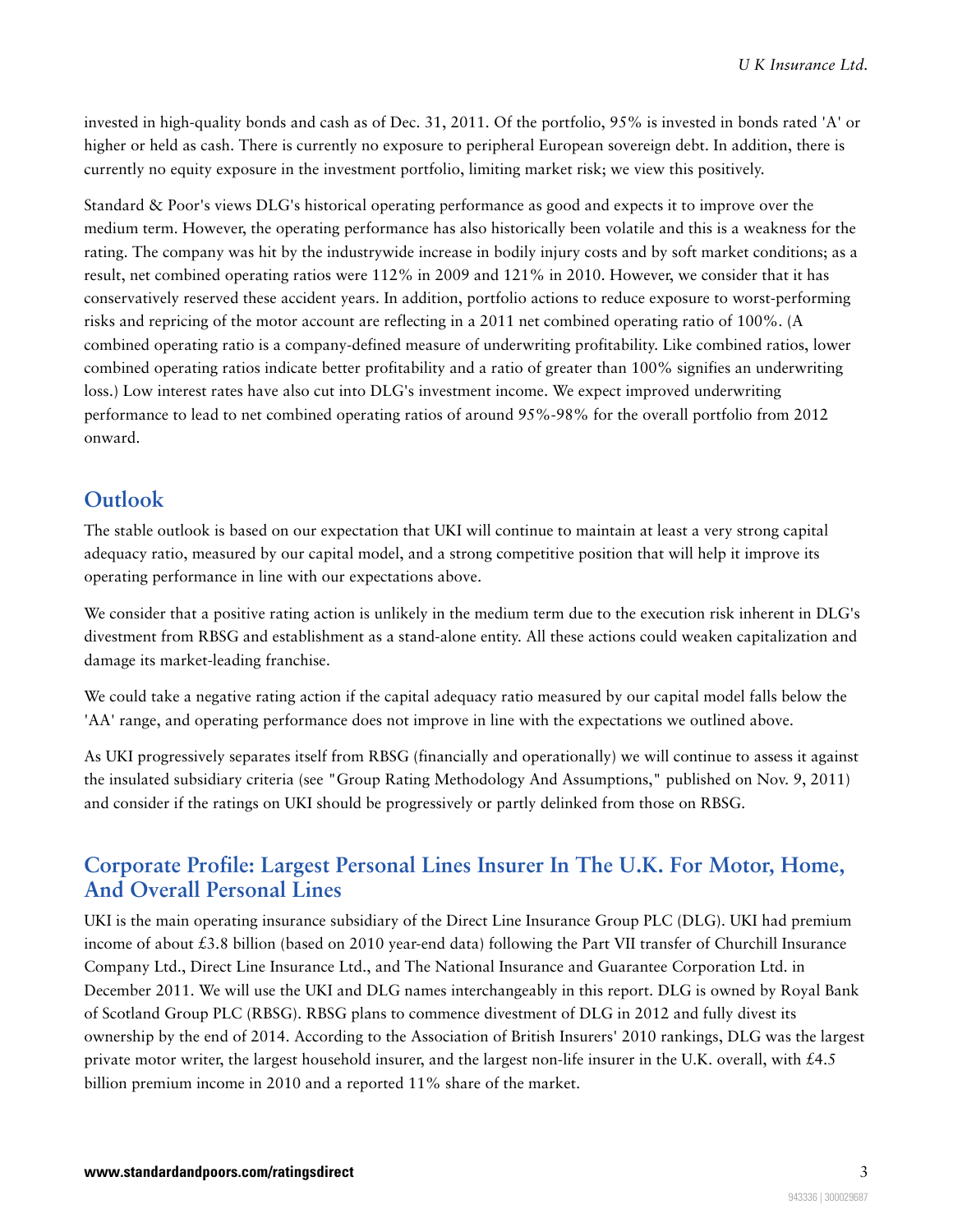Personal lines business accounts for 90% and commercial for 10% of DLG's premium income. For 2011, DLG reported gross written premium income of £4.1 billion, with 42% from personal lines motor (UK), 25% personal lines home (UK), 8% rescue and other personal lines, 11% commercial (UK), and 14% international. DLG operates in the U.K. under well-known, market-leading brands like Direct Line, Direct Line for Business, Churchill, Privilege, The National Insurance and Guarantee Corp. Ltd. (NIG), and Green Flag. DLG also owns the largest direct insurer in Italy and the third-biggest direct insurer in Germany, although these are small in absolute terms.

| Ranking                            | Premiu |
|------------------------------------|--------|
| <b>Total Gross Written Premium</b> |        |
| IANIG I                            |        |

**Table 1**

| <b>Ranking</b> |        | Premium (Mil.£)                  |       |       |  |  |
|----------------|--------|----------------------------------|-------|-------|--|--|
| 2010           | (2009) |                                  | 2010  | 2009  |  |  |
| 1              | (1)    | Direct Line Group                | 4.537 | 4,705 |  |  |
| 2              | (2)    | Aviva                            | 4.460 | 3,934 |  |  |
| 3              | (3)    | AXA Insurance                    | 3,035 | 2,666 |  |  |
| 4              | (5)    | RSA Insurance Group              | 3.014 | 2,102 |  |  |
| 5              | (4)    | <b>Zurich Financial Services</b> | 2,811 | 2,156 |  |  |
| 6              | (6)    | Munich Re                        | 2,000 | 1,730 |  |  |
| 7              | (8)    | AIG                              | 1,916 | 1,407 |  |  |
| 8              | (9)    | Allianz                          | 1,770 | 1,390 |  |  |
| 9              | (7)    | <b>BUPA</b>                      | 1,638 | 1.612 |  |  |
| 10             | (10)   | Lloyds Banking Group             | 1,220 | 1.278 |  |  |

<span id="page-3-0"></span>Source: Association of British Insurers.

## **Competitive Position: Strong Competitive Position Is Underpinned By Direct Multichannel Distribution And A Leading Position In The U.K. Personal Lines Market**

We believe that DLG's competitive position is strong and supports the rating. The group is one of the market leaders in the personal lines sector in the U.K. and has strong positions in its motor and home segments. DLG's leadership and significant market share in these lines of business reflects the strength of its brands and direct multichannel distribution, complemented by multi-year partnership agreements with similarly well-known brands and financial industry leaders. DLG's international presence is limited, especially now that it has disposed of its Spanish operations; it now operates only in the U.K., Germany, and Italy. Although DLG operates in the German and Italian direct markets, it lacks scale in these markets and in the broader international non-life market. In our view, DLG's reliance primarily on a mature, saturated, and highly competitive U.K. personal lines market with limited growth potential, is a relative weakness, compared with its international peers. It therefore limits our assessment of its competitive position to "strong." We expect DLG to maintain its strong competitive position in the U.K. personal markets, regardless of economic conditions and industry cycle. We do not factor the potential for growth in its international markets into our assessment of DLG's competitive position as we do not anticipate that these operations will grow materially over the rating and outlook horizons.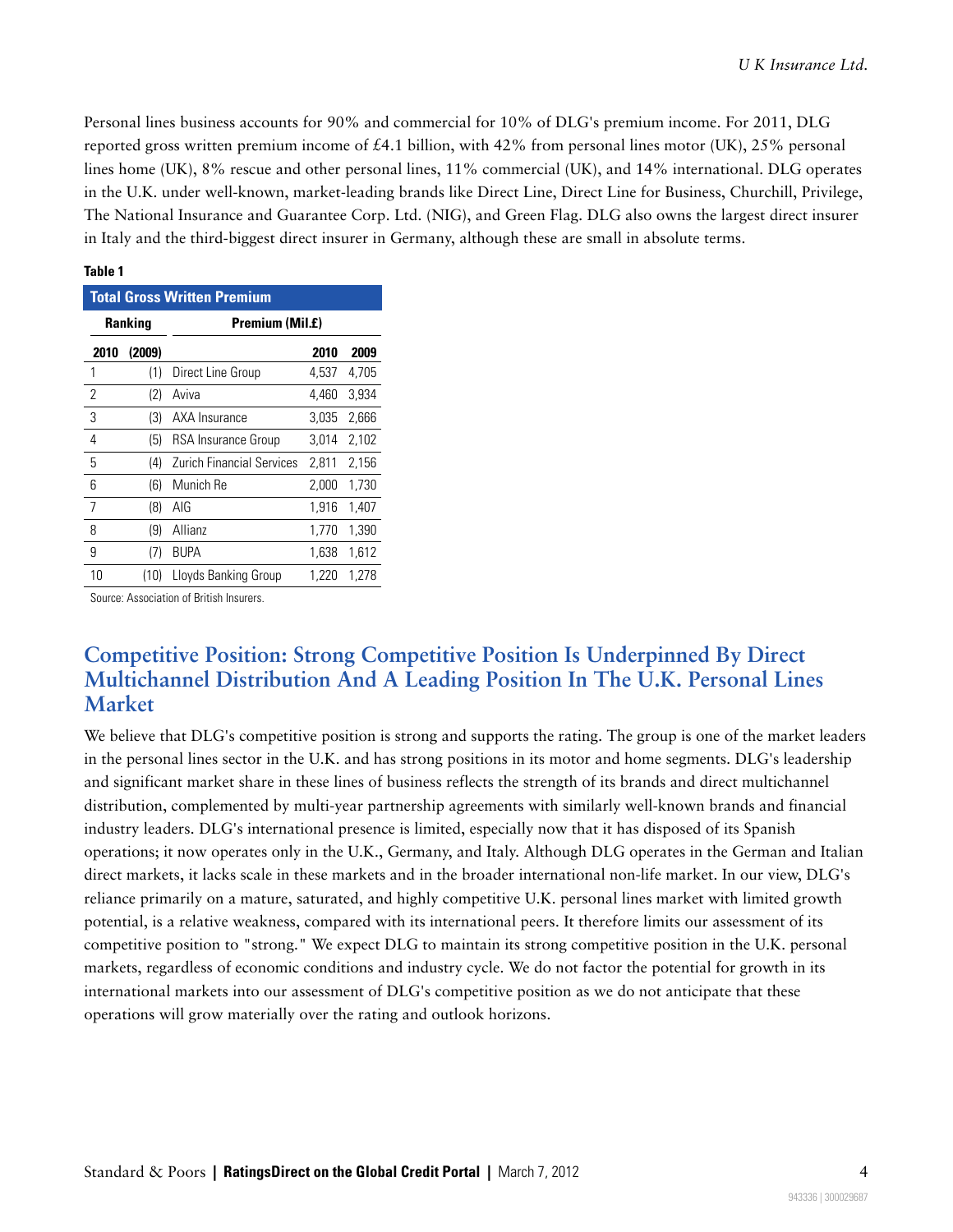**Table 2**

| <b>Income Statement</b>             |       |       |       |       |
|-------------------------------------|-------|-------|-------|-------|
| (Mil. f)                            | 2011  | 2010  | 2009  | 2008  |
| Gross written premium               | 4.098 | 4.298 | 4.480 | 4,384 |
| Growth in gross written premium (%) | (5)   | (4)   |       | N/A   |
| Net premium income                  | 3.969 | 4.311 | 4.354 | 4,306 |
| Growth in net written premium (%)   | (8)   | (1)   |       | N/A   |
| Operating result                    | 454   | (295) | 58    | 584   |

Source: RBS Group Annual Results (2008-2011) and RBS Group Financial Supplements (core insurance business only). N/A--not applicable.

#### **Market leadership and scale advantages**

As one of the market leaders in the personal lines markets, DLG gains sustainable competitive advantage through its scale (operational scale, claims purchasing power, and data scale), in our view. These advantages enable the group to exercise economies of scale in pricing, claims management procurement, and wider costs. Historical claims data on such a large scale also enables DLG to price more accurately.

#### **Diversity of its strong brands, multi-channel distribution, and comprehensive product range.**

DLG's strong competitive position in the U.K. benefits from a diversity of its well-known brands within particular segments of population or market, like Churchill (in personal lines), Direct Line (in both personal and commercial lines), and NIG (in commercial lines), and a strong distribution network dominated primarily by its own brands.

Brand Finance PLC, a brand valuation consultancy, published its Brand Value Tables in the Post Top 100 U.K. Insurers Supplement on Sept. 29, 2011; in this publication, Direct Line's brand was ranked fifth, Churchill's sixth, U K Insurance 13th, and NIG 20th among the top 50 brands. Direct Line and Churchill were awarded Brand Finance's highest score.

Even in the commoditized, price-focused market where aggregators are increasingly influential, we believe that brands can remain a differentiating factor. DLG's competitive position is further supported through strong multi-year partnerships with companies including RBS/NatWest, Prudential, Sainsbury's, and Nationwide. The company has also established strong working relationships with the broker community through the NIG brand, which caters for the commercial segment. This brand and distribution channel diversity is further complemented by a comprehensive product range.

#### **Lower acquisition costs compared to peers**

We believe that market-leading brands and direct distribution channels create material competitive advantages for DLG by enabling it to lower its acquisition costs below those of its peers. This is, however, partly offset by a significant marketing spend. Furthermore, quotes and purchase data obtained by DLG through multiple brands and channels gives DLG greater understanding of its customer behavior, enabling it to improve segmentation and develop better pricing.

#### **High retention levels**

Through DLG's strong market segmentation and its customers' brand loyalty, DLG's competitive position benefits from a good customer retention level in the competitive U.K. motor market. This has helped the company to lower its acquisition costs and maintain market share in its major motor and property markets.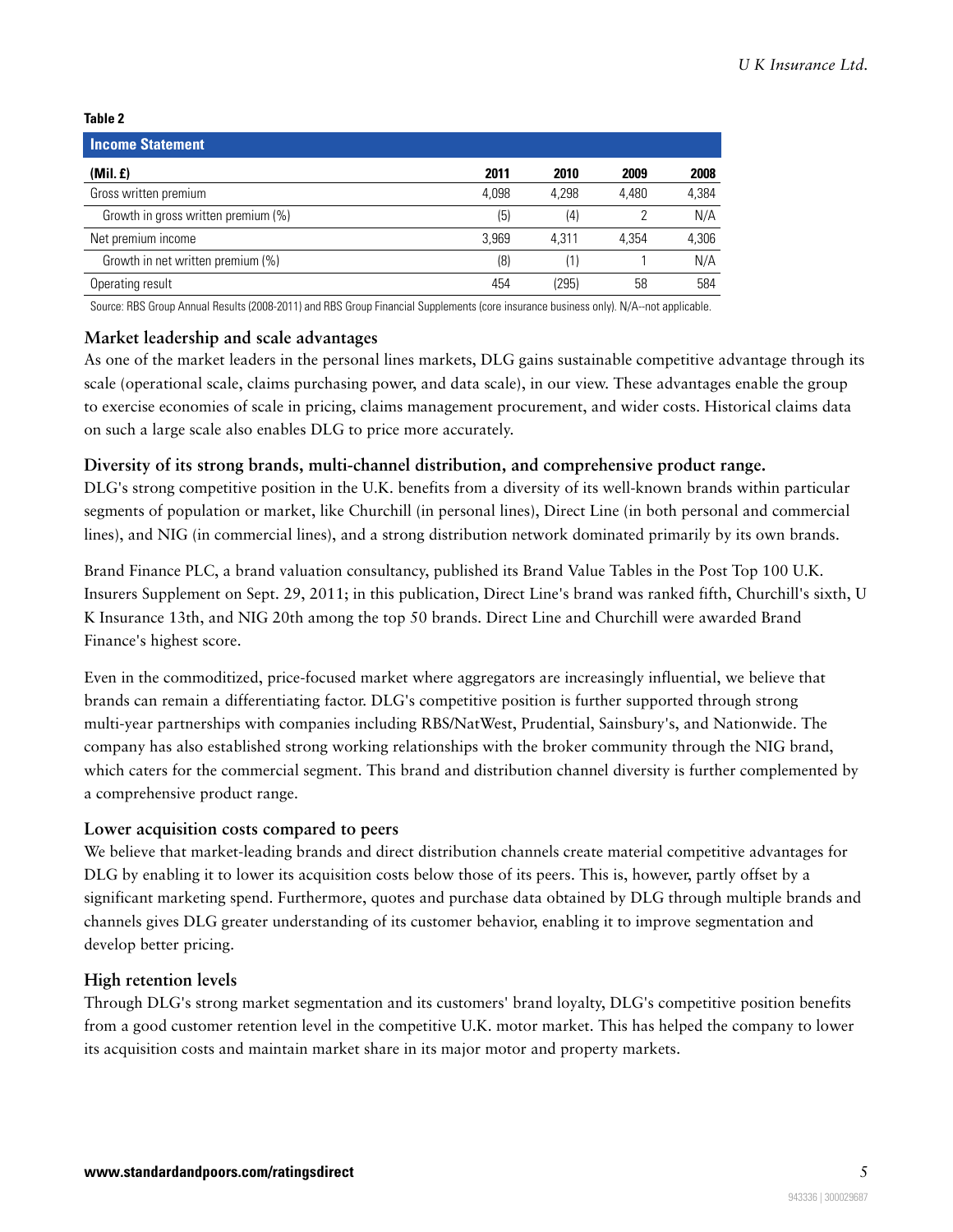#### **Competitive position relative to other international insurers**

In our view, DLG's competitive position is somewhat weaker than the global multiline insurers, like Aviva, RSA, Allianz, AXA, and Zurich, due to its concentration in the non-life segment and its limited geographic scale. The group is also much smaller in absolute terms than these peers.

#### **Table 3**

| <b>Peer Comparison</b>        |                                 |                                                         |                                       |                     |        |                                            |                      |
|-------------------------------|---------------------------------|---------------------------------------------------------|---------------------------------------|---------------------|--------|--------------------------------------------|----------------------|
| (Mil. f)                      | <b>RBS</b> Insurance<br>(Core)* | <b>Royal &amp; Sun Alliance</b><br><b>Insurance PLC</b> | <b>Allianz</b><br><b>Holdings PLC</b> | Aviva<br><b>PLC</b> | AXA    | <b>Zurich Financial</b><br><b>Services</b> | <b>Allianz</b><br>SΕ |
| 2010 gross premium<br>written | 4.298                           | 8.448                                                   | .664                                  | 36.274              | 73.509 | 31.823                                     | 58.720               |
| 2009 gross premium<br>written | 4.480                           | 7.744                                                   | .588                                  | 34.690              | 73.219 | 34.276                                     | 55.730               |

\*RBS Insuance results are taken from RBG Group Annual Results (2010-2011) and cover only the core insurance business. Source: Standard & Poor's.

#### **Prospective**

We expect DLG to maintain its strong competitive position over the rating horizon. This is despite ongoing competition in the U.K. mature personal lines market, and economic conditions that continue to restrict growth. The home account is also seeing increasing pressure on pricing, which could threaten DLG's competitive position. However, we expect DLG to exercise disciplined growth in its profitable segments and achieve average premium growth of 7%-8% year on year in 2012-2014. This reflects premium rate increases at least in line with claims inflation and targeted organic growth in profitable segments through partnership agreements. U.K. motor insurers' underwriting performance looks set to improve in 2012 following substantial price increases, but we don't expect it to break even and anticipate that the improvement will be short-lived. The underwriting cycle may already have passed its peak because price increases have nearly stopped and claims costs are still rising.

<span id="page-5-0"></span>We do not anticipate that UKI will make any material acquisitions over the rating horizon.

## **Management And Corporate Strategy: Strong Management Team With Well-Thought-Out, If Unproven, Strategy**

We believe that the executive team, headed by Paul Geddes, is convincingly establishing a track record following a notable turnaround in DLG's operating performance in 2011 after it reported poor results in 2009 and 2010. It is building a stable foundation for the group to continue as a stand-alone enterprise after divestment from RBSG. In our view, the new management team has a very clear strategy and focus on profitability, and is making every effort to restore performance to its historical levels.

#### **Strategy**

The management team is concentrating its strategy on delivering a sustainable profitable operating performance through underwriting excellence and a strong grip on costs going forward. Looking forward, the priority for management is to deliver the business strategy and to lead the company through the proposed divestment in very testing capital market conditions and separate its operating structure from RBSG. While its strategy appears to be well thought out, it has yet to be proven.

We do not anticipate that DLG's strategy will change materially from that publically announced in the next 12-24 months. We also believe that DLG, as it currently stands, is capable of delivering on its stretching, but achievable,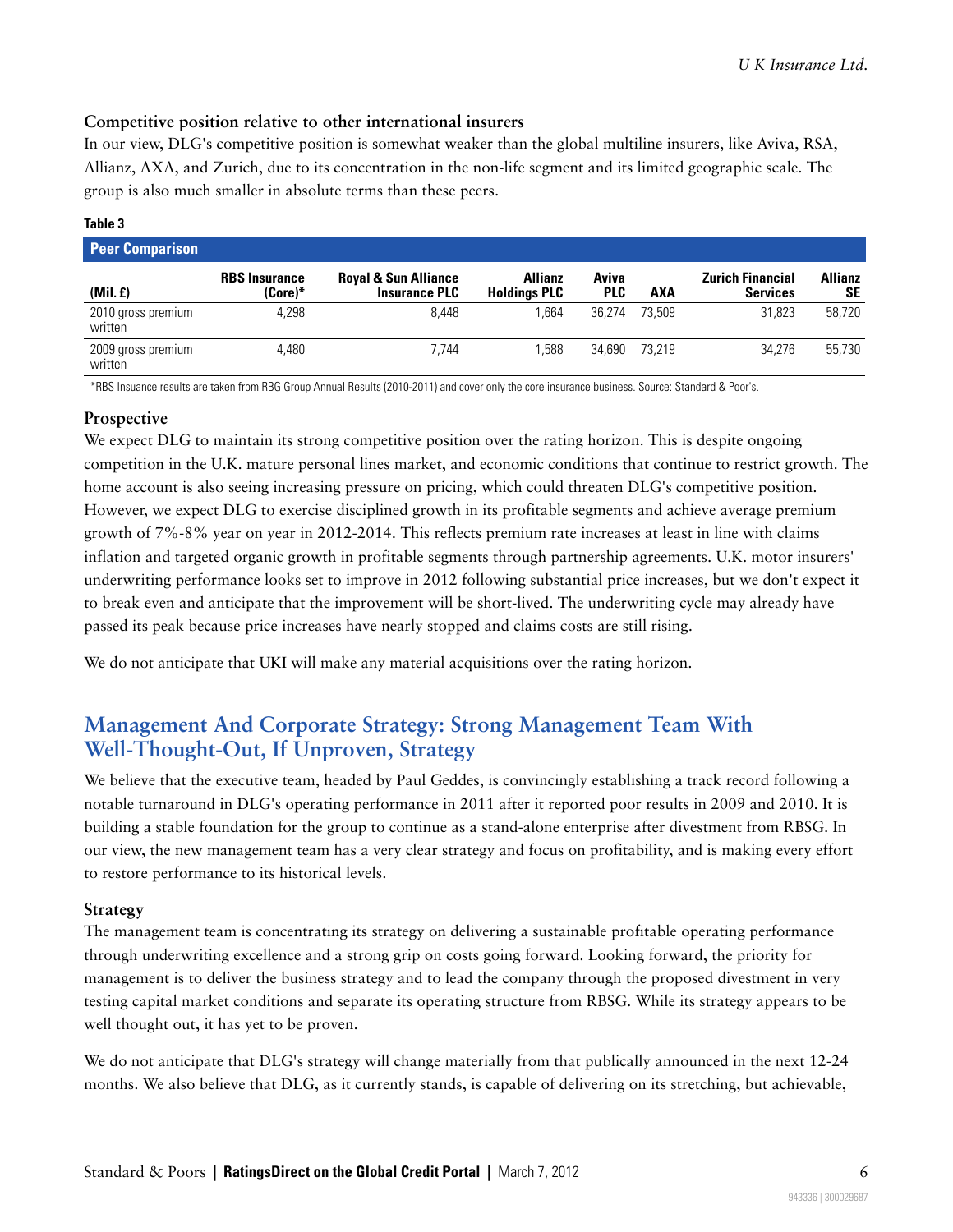targets thanks to its executive management team's "depth and breadth." The economic and market conditions are outside management's control, however, and may cause the group to miss some targets. We anticipate that the group will deliver on its operating performance targets throughout 2012-2014.

#### **Operational management**

DLG's senior management team is relatively new, but all members of the team have extensive industry experience and an established track record of achievements in their previous jobs. As a major non-life insurer, DLG can attract high-quality employees. It also places significant emphasis on the training and development of its employees. We anticipate that management will also face the operational challenges and potential costs of divestment, particularly with regard to establishing stand-alone information technology and operating systems.

#### **Financial management**

DLG's financial management is appropriate, in our view. In our opinion, the group maintains an adequate reinsurance program, conservative reserving, and an appropriate investment strategy. DLG has outlined comprehensive and sophisticated financial standards and risk tolerances; these are in the process of being embedded while it establishes itself as a stand-alone group. DLG has predetermined limits for all significant risks and detailed guidelines for effective operational management of the business. At present, DLG has very little debt, but we would expect to see additional financial leverage within DLG's capital structure in the next 12-24 months.

## <span id="page-6-0"></span>**Enterprise Risk Management: Adequate, With Strong Risk Controls**

We believe that DLG is in the process of developing and embedding what we expect to be a "strong" stand-alone enterprise risk management (ERM) framework based on adequate risk culture, and strong overall risk controls. The implementation of its stand-alone framework commenced in Q1 2012. Given the issues surrounding substantial reserve increases in 2009 and 2010, we view ERM as being of high importance.

In our opinion, DLG's risk culture is "adequate," supported by a demonstrated commitment to risk management by the board of directors and a robust governance structure which is being embedded in the business through high-level controls documents, risk committees, roles and responsibilities and regular reporting. The ERM function and the chief risk officer (CRO) have significant influence. The framework still needs to be fully embedded before we can score it as "strong."

Standard & Poor's scores overall risk controls at DLG as "strong" due to strong scores for controls related to individual risks, underwriting, reserving, and risk models in particular. The group's strong reserving process is somewhat offset by the reserve increases in 2009 and 2010.

## <span id="page-6-1"></span>**Accounting And Financial Reporting: Confidential Management Accounts**

We have based our analysis on a combination of the company's consolidated management accounts, regulatory returns, and publicly available financial information provided in divisional reporting in RBSG accounts. As a result, we have included only limited financial tables in this report. We have derived key performance indicators such as the ratios, including the combined operating ratios, from publically available information.

Standard & Poor's made the following material adjustments to reported and projected shareholders' equity to calculate total available capital (TAC) as of Dec. 31, 2010, estimated for 2011 and 2012: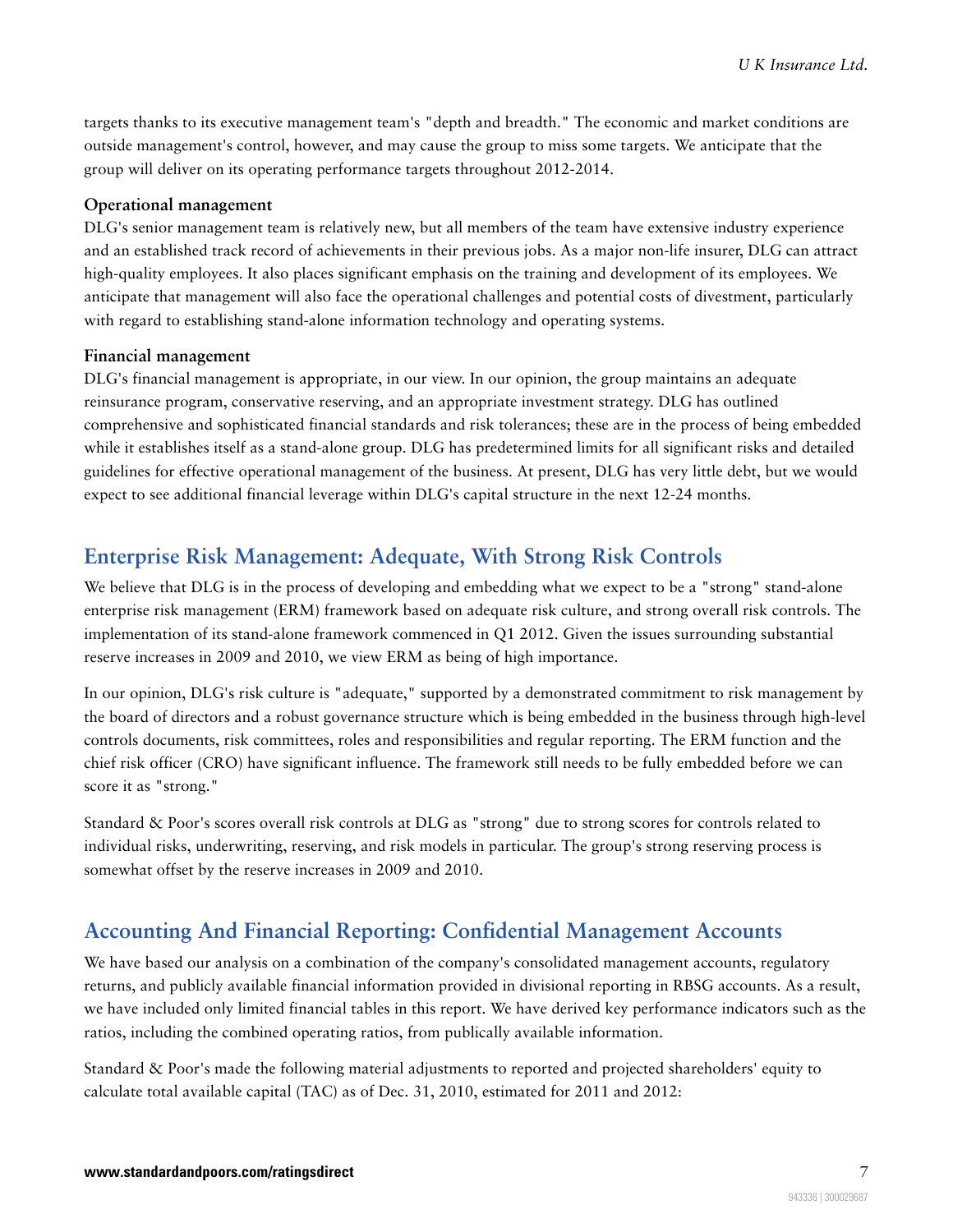- The discounted non-life loss and unearned premium reserves added to TAC;
- A net charge made for a one-in-250-year property aggregate catastrophe loss;
- A 50% credit given quantitatively in the capital model for reserve prudence; and
- <span id="page-7-0"></span>• Capital movements and dividend payments used in our projections were as projected by the company.

## **Operating Performance: Operating Performance Is A Weakness For The Rating**

Standard & Poor's views DLG's historical operating performance as good, and expects it to improve over the medium term. However, the operating performance has also historically been volatile and this is a weakness for the ratings. It will remain so until the company can demonstrate a profitable, sustainable trend compared with peers over the cycle. Underwriting and operating results fell sharply in 2009 and 2010; reported operating loss was £295 million in 2010. It was hit by the industrywide increase in bodily injury costs and by soft market conditions; as a result, net combined operating ratios were 112% in 2009 and 121% in 2010. However, we consider that it has conservatively reserved these accident years. In addition, portfolio actions to reduce exposure to worst-performing risks and repricing of the motor account are reflecting in a 2011 net combined operating ratio of 100%. Low interest rates have also cut into DLG's investment income.

Historically, DLG has demonstrated strong underwriting performance on its home (UK) account (25% of GPW) and on its rescue and other (UK) account (8% of GPW). However, this was offset by a weak underwriting performance on its motor (UK) account (42% of GPW); commercial account (11% of GPW); and international account (14% of GPW). Motor performance was weak in absolute terms and compared with the overall U.K. market in 2010, but improved significantly in 2011. The performance of the motor account was primarily hampered by industry-related rising bodily injury claim costs and strengthening of reserves, which added about 20 points to DLG's net combined ratio for 2009 and 2010. We do believe, however, that it has reserved conservatively on these accident years.

| <b>Performance Ratios For Core Business</b> |      |      |      |      |  |
|---------------------------------------------|------|------|------|------|--|
| (%)                                         | 2011 | 2010 | 2009 | 2008 |  |
| Loss ratio                                  | 70   | 91   | 83   |      |  |
| Commission ratio                            | 10   |      |      |      |  |
| Expense ratio                               | 20   | 20   |      | 14   |  |
| Combined operating ratiot                   | 100  |      | 112  | 94   |  |

#### **Table 4**

Source: RBS Group Annual Results (2008-2011) and RBS Group Financial Supplements (core insurance business only).

DLG delivered an adequate return on revenue (calculated as operating result/(earned premium income+other underwriting income+ investment income) of 4% on average over 2008-2011.

Prospectively, we expect the improved underwriting performance to lead to net combined operating ratios of around 95%-98% for the overall portfolio from 2012 onward. The improvement follows the company's strong action to increase motor pricing, reduce risk in the book, and exit from unprofitable businesses in motor in 2010 and 2011. Underwriting profitability will also be supported by tight cost control following site rationalization, relocation of non-customer-facing operations off shore, and other efficiency initiatives undertaken in 2010 and 2011 and continuing in 2012.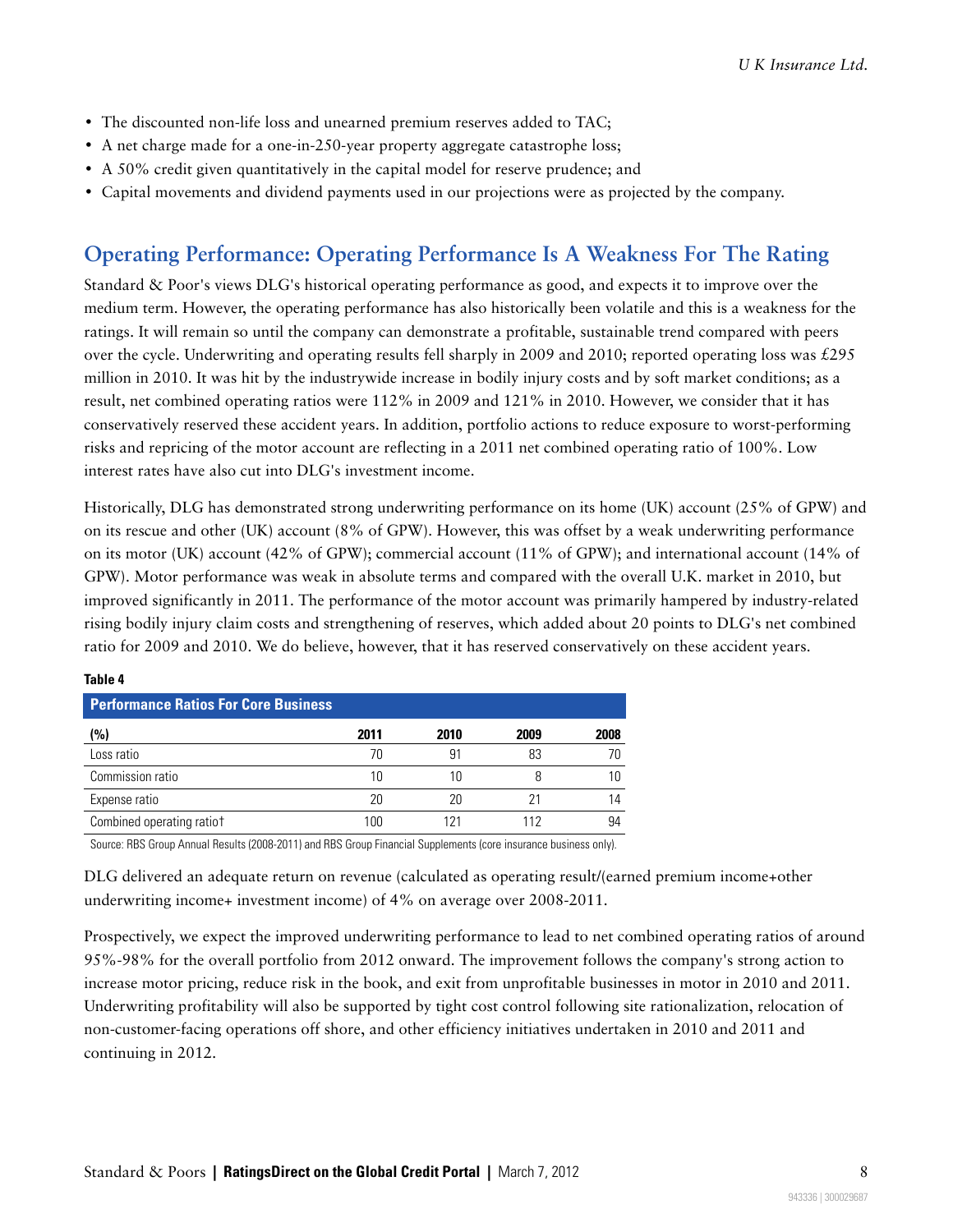## <span id="page-8-0"></span>**Investments: Conservative Investment Portfolio, With 93% Being Invested In High-Quality Bonds And Cash**

In our opinion, DLG's investment portfolio (£9.8 billion) is conservative; nearly 93% of its investment portfolio was concentrated in high-quality bonds and cash as of Dec. 31, 2011. Of the portfolio, 95% is invested in bonds rated 'A' or higher. There is currently no exposure to peripheral European sovereign debt. In addition, there is currently no equity exposure, limiting market risk; we view this positively. As the investment portfolio is so low-risk, it is yielding low returns.

DLG's asset and liability management is good, in our opinion. The average duration of the investment portfolio was 2.2 years at Dec. 31, 2011, which broadly matches the average duration of claims. DLG, however, has a material exposure to RBSG through its investment portfolio which is being managed down. The group's periodic payment orders are a known mismatch. At present, DLG does not have a portfolio to match these long-tail liabilities, but it is taking action to address this mismatch.

DLG has a clear investment strategy. It sets maximum limits for each counterparty, sector, etc.

RBSG's treasury is still very actively involved in managing DLG's investment strategy and portfolio. DLG is in the process of transferring its portfolio of assets to four external funds managers--its in-house investment team will manage cash and gilts.

<span id="page-8-1"></span>We do not expect any material changes in the investment strategy going forward.

## **Liquidity: Strong, Positive Cash Flow, And Liquid Portfolio**

We regard UKI's liquidity as strong, although at the lower side of the range. We have noted volatility in historical operating cash flow, which had a negative influence on our assessment of overall liquidity. UKI has positive cash flows and a high proportion of liquid assets compared with the maximum net underwriting exposure for one-in-200-year events. We do not expect any material changes in liquidity over the rating horizon. UKI has a nil appetite for liquidity risk. The business has some small overdrafts.

## <span id="page-8-2"></span>**Capitalization: Expected To Remain At Least Very Strong**

Overall capitalization is very strong. UKI's capital adequacy at year-end 2010 and its estimated capital adequacy at year-end 2011, based on Standard & Poor's capital model, are extremely strong. The very strong level of capitalization is supported by a strong level of reserving and what appears to be an adequate level of reinsurance coverage. It is, however, offset by the execution risk of the divestment of DLG from RBSG and the potential for this to weaken DLG's financial flexibility and capitalization.

#### **Capital adequacy**

As of Dec. 31, 2011, the EU Insurance Groups Directive solvency coverage ratio was reportedly at 306%. We have also estimated the capital adequacy ratio for 2012, assuming various dividend payments, incorporating profit for the year and the company's capital plans. UKI has capacity to issue hybrid equity within total adjusted capital, according to Standard & Poor's capital model. The capital adequacy ratio calculated by our capital model appears to be resilient to various movements in shareholders' funds. An aggregate property catastrophe charge at a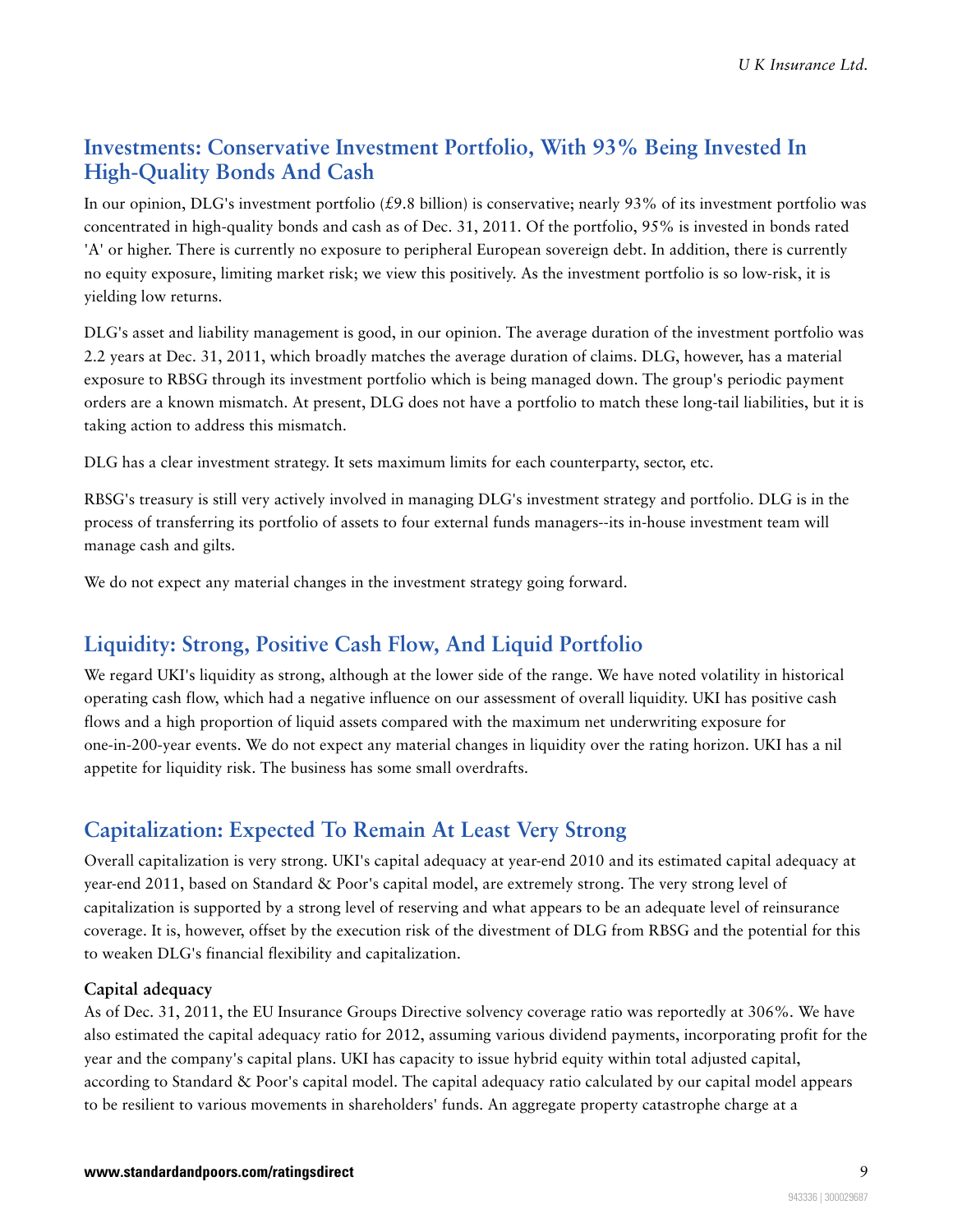one-in-250-year return period has been included in the model, but total adjusted capital is relatively insensitive to this number.

#### **Reserves**

Reserves are considered strong. In our opinion, UKI factors a prudential margin into the reserves in 2010, following the need for reserve strengthening of the bodily injury reserves in 2009/2010. In 2011, reserves remained stable. Reserving governance is endorsed by external peer review by an independent actuarial consulting firm. The board and the reserving review committee are involved in the reserving process throughout the year.

#### **Reinsurance**

The reinsurance protection is considered adequate for the business profile. UKI's catastrophe cover (at a return period of 200 years; windstorm and coastal inundation loss; includes property and motor own physical damage) for 2011 implies a maximum net loss (including reinstatement premium) which equates to a single digit percentage point when compared to capital which we view as prudent. The quality of reinsurers in our opinion is also high.

## <span id="page-9-0"></span>**Financial Flexibility: Strong, But Unproven**

We believe that UKI has strong financial flexibility based on its good and prospectively improving earnings, very strong level of capitalization, limited usage of reinsurance and low levels of financial leverage. UKI's ability to raise additional funds or have access to liquidity lines after divestment from RBSG is unproven. We do not anticipate, however, any material capital repatriation, or dividend payouts in excess of those planned and budgeted for by DLG ahead of divestment, nor do we factor in any support from RBSG before the divestment. UKI's ability to access capital markets is unproven, but we see no reason to expect that it will be unsuccessful.

| <b>Ratings Detail (As Of March 7, 2012)</b>     |                       |  |  |
|-------------------------------------------------|-----------------------|--|--|
| <b>Operating Company Covered By This Report</b> |                       |  |  |
| <b>UK Insurance Ltd.</b>                        |                       |  |  |
| <b>Financial Strength Rating</b>                |                       |  |  |
| <b>Local Currency</b>                           | A/Stable/--           |  |  |
| <b>Counterparty Credit Rating</b>               |                       |  |  |
| <b>Local Currency</b>                           | A/Stable/--           |  |  |
| <b>Domicile</b>                                 | <b>United Kingdom</b> |  |  |

\*Unless otherwise noted, all ratings in this report are global scale ratings. Standard & Poor's credit ratings on the global scale are comparable across countries. Standard & Poor's credit ratings on a national scale are relative to obligors or obligations within that specific country.

#### **Additional Contact:**

Insurance Ratings Europe; InsuranceInteractive\_Europe@standardandpoors.com